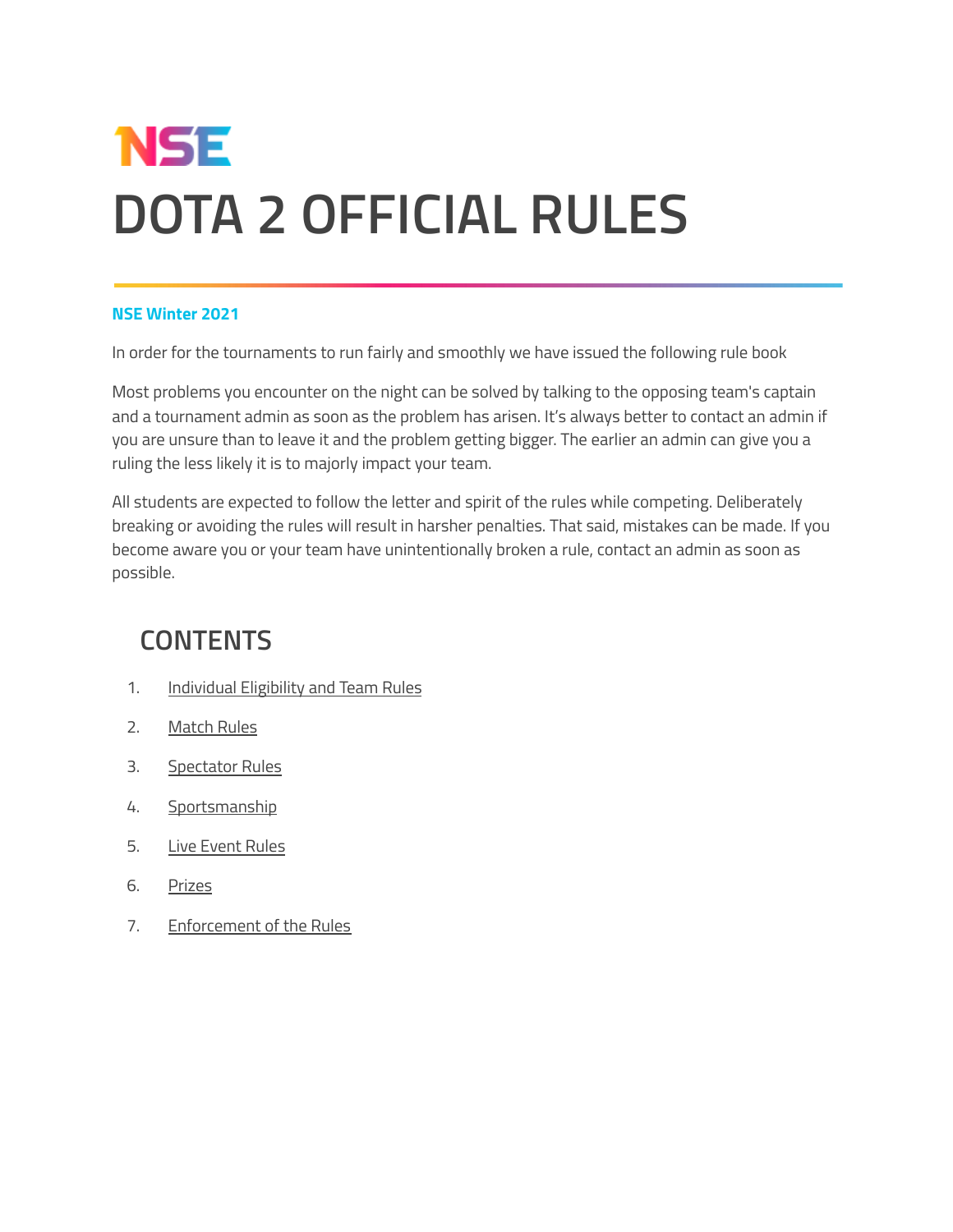# <span id="page-1-0"></span>**1. Individual Eligibility and Team Rules**

## **1.1. Institution Eligibility**

In order for an institution to be eligible to compete in the Dota 2 NSE Winter, they must be a recognised provider of Higher Education (HE). Eligible institutions may compete as one institution or may compete as separate 'Playing Entities'. Each playing entity is required to fit into one of the following player models:

- 1.1.1. Main Campus playing as 1 entity.
- 1.1.2. Satellite Campus: Plays as a separate entity from the 'Main Campus' or other campuses of the same institution.
- 1.1.3. All eligible students are playing as 1 entity regardless of geographical spread/campuses, etc. (Similar to 1. Main Campus)
- 1.1.4. Further Education (FE) College offering Higher Education (HE) qualifications provided by another external awarding body.
- 1.1.5. Umbrella Campus/Organisation which is comprised of students from multiple HE awarding bodies.

Full list of playing entities can be found in Appendix A

#### **1.2. Player Eligibility**

- 1.2.1. In order for a student to be eligible to compete in Dota 2 NSE Winter they must:
	- 1.2.1.1. Be a registered student at an institution of higher education that is currently entitled to participate in Dota 2 NSE Winter.
	- 1.2.1.2. Be registered on a credit rated course (e.g MSc, Degree or HND) that is registered under CATS (Credit accumulation under CATS)
	- 1.2.1.3. Be undertaking a study programme equivalent to at least 60 credits per year, or in the case of a postgraduate student be undertaking a study programme of no less than 50% of the full time student programme
		- 1.2.1.3.1. A year will be taken as 12 months from the start date of their course.
	- 1.2.1.4. Be aged 18 years or older
		- 1.2.1.4.1. Students studying at HE institutions in Scotland will be eligible to compete from the age of 17.
	- 1.2.1.5. All participants are required to have a registered account on [www.nse.gg](http://www.nse.gg) which has not been suspended. NSE accounts may be suspended at any time by National Student Esports for breaches of the NSE Code of Conduct.

https://nse.gg/resources/nse-resources/our-code-of-conduct/

1.2.1.6. A steam account associated to their account on www.nse.gg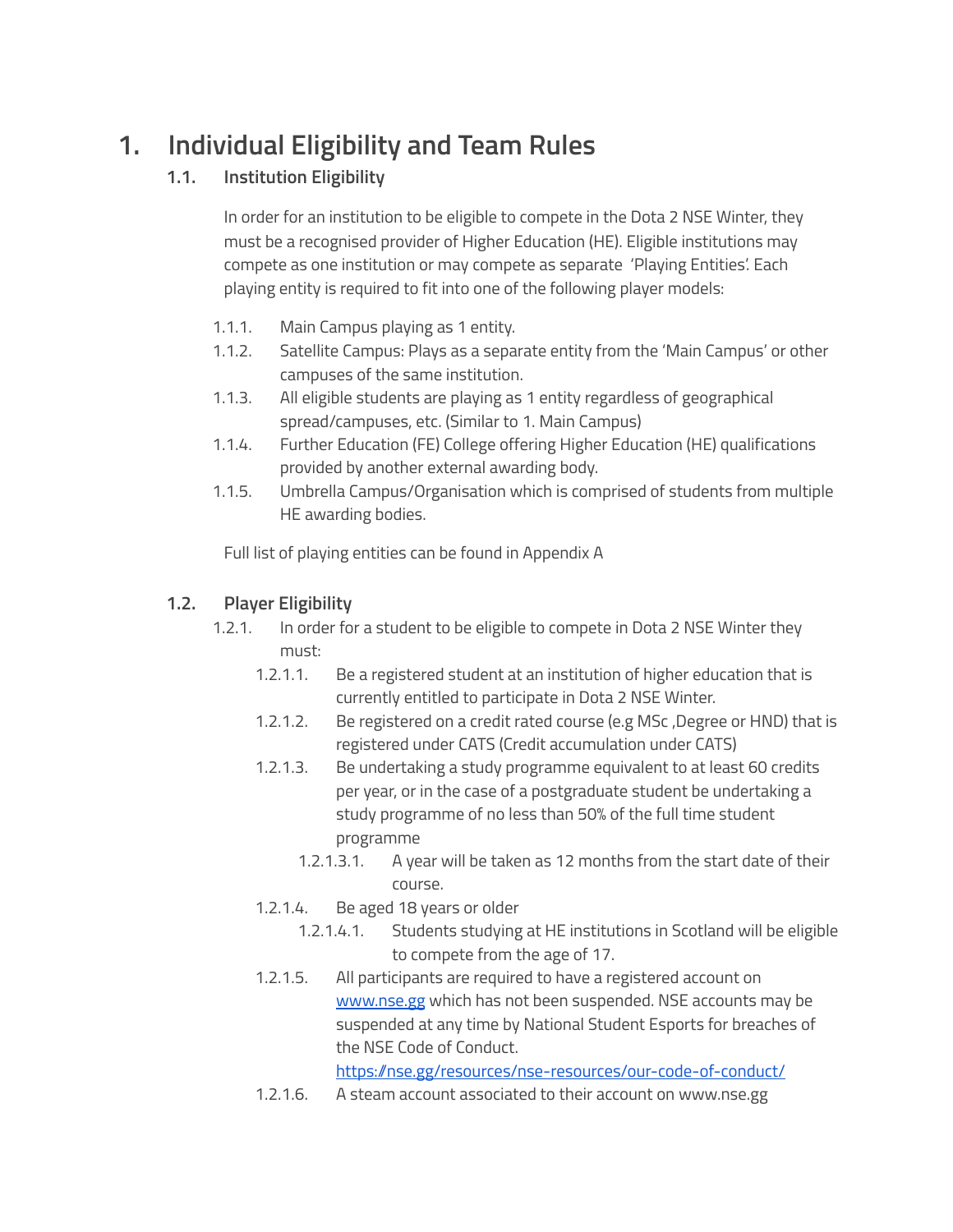- 1.2.1.7. Offensive Steam profile names are not allowed. Whether an account name is considered offensive is at the sole discretion of the NSE Admin Team.
- 1.2.1.8. Steam profile namesmay not contain sponsor or organisation names that are considered inappropriate by NSE staff or promote any of the following; gambling website, pornography, alcohol, tobacco or cigarettes or firearms. If unsure, please contact a member of the NSE Admin Team.
- 1.2.2. Ineligible Participants

The following students are ineligible to participate

- 1.2.2.1. Current members of the NSE Admin Team for Dota 2. Students who work with NSE in some other capacity e.g. casters or Admin team for non-Dota 2 games may still compete.
- 1.2.2.2. Externally registered students, as determined by the University's Registrar, unless otherwise allowed in accordance with the playing entities being used by the institutions concerned.
- 1.2.3. Special Cases
	- 1.2.3.1. A student satisfactorily finishing his/her course of study after the start of December will be eligible until the end of the academic year provided their institution still classifies them as a registered student .
	- 1.2.3.2. A student embarking on a Sandwich Course and/or Year Abroad course is eligible provided the duration of the course is less than one year.
	- 1.2.3.3. A student undertaking PhD study on a full-time basis will be eligible to compete provided that their institution classifies them as a registered student.
- 1.2.4. Students may not compete for more than one academic institution in any one academic year

#### **1.3. Team Rules**

- 1.3.1. Eligibility
	- 1.3.1.1. Each team must have a designated captain who will be the primary point of contact for other teams and NSE staff. Captaincy can be reassigned during the season.
	- 1.3.1.2. Teams must consist of at least 5 students.
	- 1.3.1.3. All students on a team must attend the same academic institution.
- 1.3.2. Substitutions
	- 1.3.2.1. Teams may play with any players listed on their roster. In a bo3 or bo5 match teams may substitute players between games.
	- 1.3.2.2. Players may be added to teams at any point as long as it does not cause a delay to start of game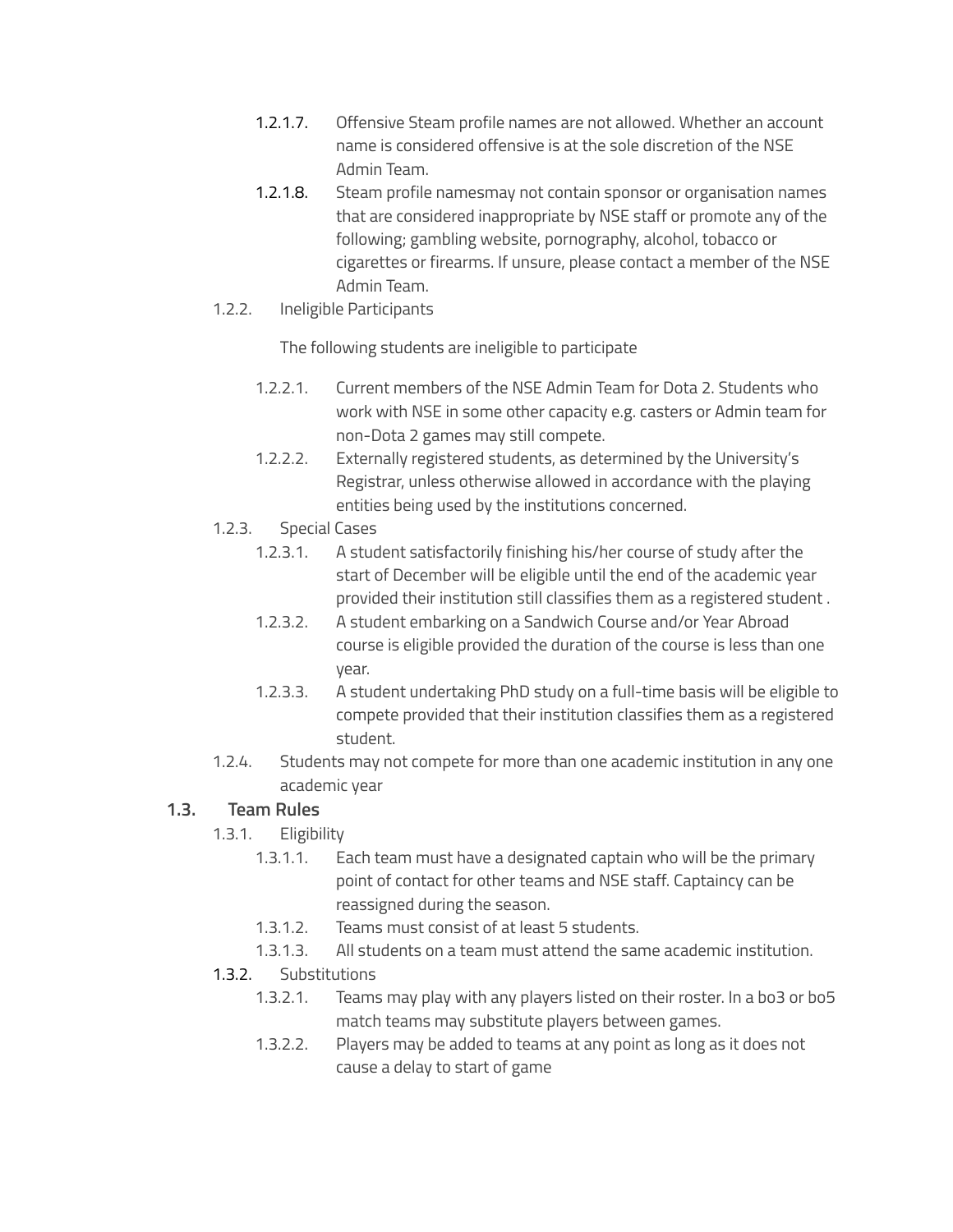- 1.3.2.3. Students may not play for more than one team in a single tournament night.
- 1.3.2.4. Each team should be selected as though the other teams would be playing in a match of equal importance at the same time. For example, if the first team does not have a match but the second team does, no players who would normally represent the first team are eligible to play for the second team.
- 1.3.3. Offensive team names are not allowed. Whether a team name is considered offensive is to be determined at the sole discretion of the NSE Admin Team.
- 1.3.4. Team names may not contain sponsor or organisation names that are considered inappropriate by NSE staff or promote any of the following; gambling website, pornography, alcohol, tobacco or cigarettes or firearms. If unsure, please contact a member of the NSE Admin Team.
- 1.3.5. In the event a team splits into multiple teams the majority of the team has the right to any seeding,qualification spots or points earnt. If there is no new majority team no team inherits seeding,qualification spots or points earnt.

#### **1.4. Check in**

- 1.4.1. Throughout the tournament there will be check-in phases which require teams to check in. When check-in is required the deadline will be at 6:30pm on match day.
- 1.4.2. Teams who do not check in by the deadline will not be entered into that stage's fixtures and will not earn any points for that stage.

## <span id="page-3-0"></span>**2. Match Rules**

## **2.1. Game Setup**

Players should create a lobby with the following settings and invite other players GAME MODE - Captain's Mode SERVER LOCATION - Luxembourg Selection Priority - Automatic STARTING TEAM - Random PENALTY-RADIANT - No penalty PENALTY-DIRE - No penalty Enable cheats - No Fill empty slots with bots - No SPECTATORS - enabled DOTA TV DELAY - 2 minutes (unticketed games) or 5 minutes (ticketed game)

## **2.2. Pauses**

- 2.2.1. Teams may use the pause function to resolve technical or rules issues.
- 2.2.2. Once a game is paused, the team that initiated it should make the other team aware of the reason for the pause and estimate the length of pause.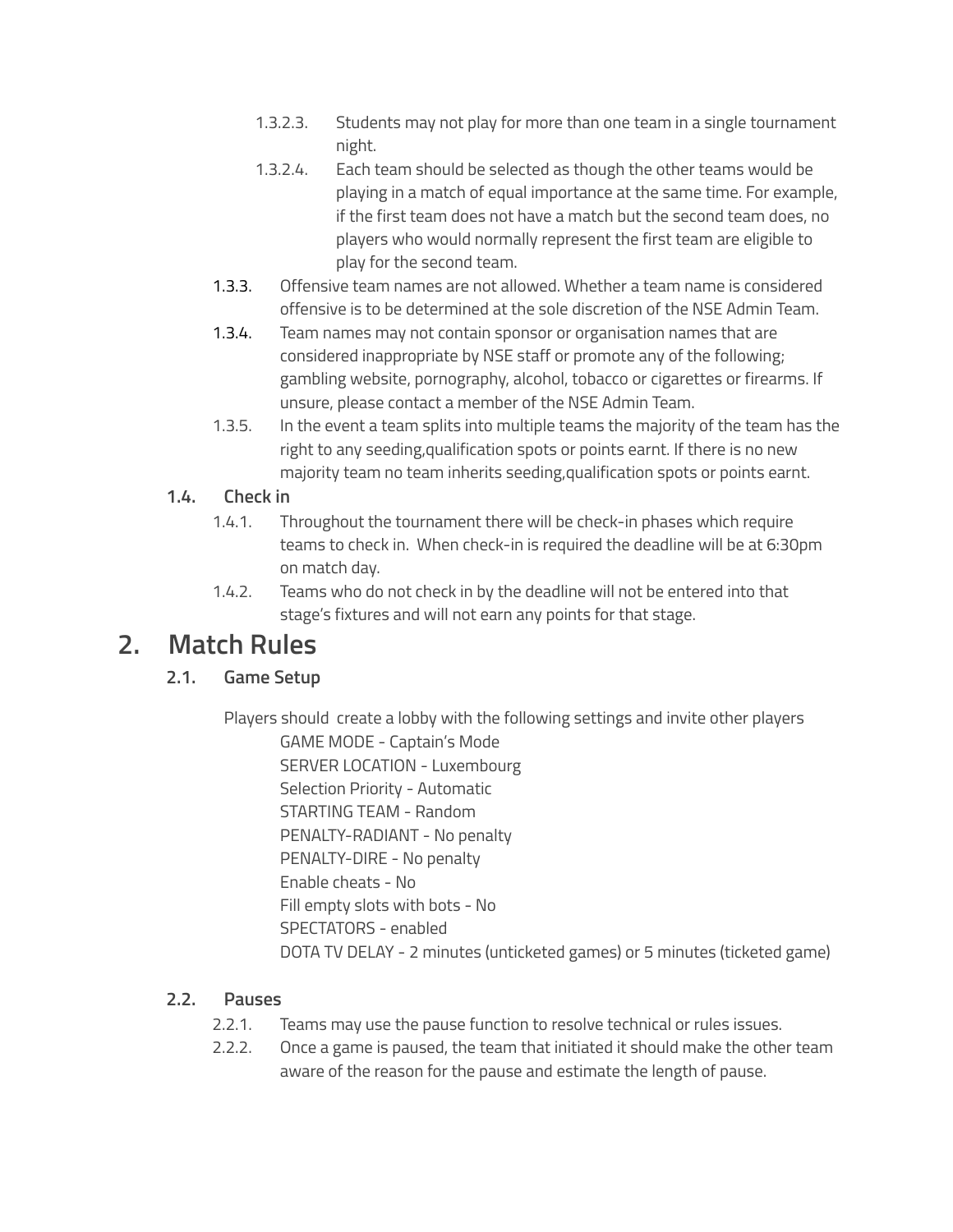- 2.2.3. Before unpausing a paused game both teams should indicate they are ready to continue.
- 2.2.4. In the event of an extended pause, over 5 minutes, the NSE tournament team should be contacted. The NSE tournament team will then decide whether to extend the pause or to resume play based on the likelihood to resolve the issue.

#### **2.3. Coaches**

Coaches may communicate to players during game but are not allowed to use the inbuilt coach feature to spectate. If a coach wishes to spectate they must either do it on delay or by spectating from a single player's perspective either by being in the same location or using screen sharing software.

#### **2.4. Bugs and Remakes**

- 2.4.1. If a player crashes and is unable to reconnect at the start of the game, the game may be remade with the same heroes picked.
- 2.4.2. In the event of a bug ingame NSE admin team should be contacted. If the NSE admin team decides the bug will affect the competitive integrity of the game, they may decide to remake the game. NSE admin team will also decide whether the remake game using the same pick/ban or new pick/ban based on the state of the game at the time of bug occuring.

### **2.5. No shows**

- 2.5.1.1. Teams expected to arrive promptly to all games
- 2.5.1.2. All 5 players should be in the lobby within 20 minutes of the scheduled start time or within 20 minutes of the previous round ending, whichever is the latest.

## **2.6. Submitting Results**

- 2.6.1. Both Teams are required to submit results after game ends
- 2.6.2. If neither team submits a result and teams cannot be contacted, the higher seed will be awarded the victory.

## <span id="page-4-0"></span>**3. Spectator Rules**

- 3.1. NSE reserves the right to cast any game played as part of the tournament.
	- 3.1.1. NSE may choose to feature a game. Featured games are subject to the following restrictions:
		- 3.1.1.1. NSE Staff must be given access to pregame lobbies.
		- 3.1.1.2. Players must wait until casters indicate they are ready before starting a game.
		- 3.1.1.3. The following additional restrictions may be put on a featured game. If this is the case, players will be informed by the casters before the game begins.
			- 3.1.1.3.1. It cannot be streamed by any third parties.
			- 3.1.1.3.2. It cannot be streamed by players ingame.
	- 3.1.2. For non-featured games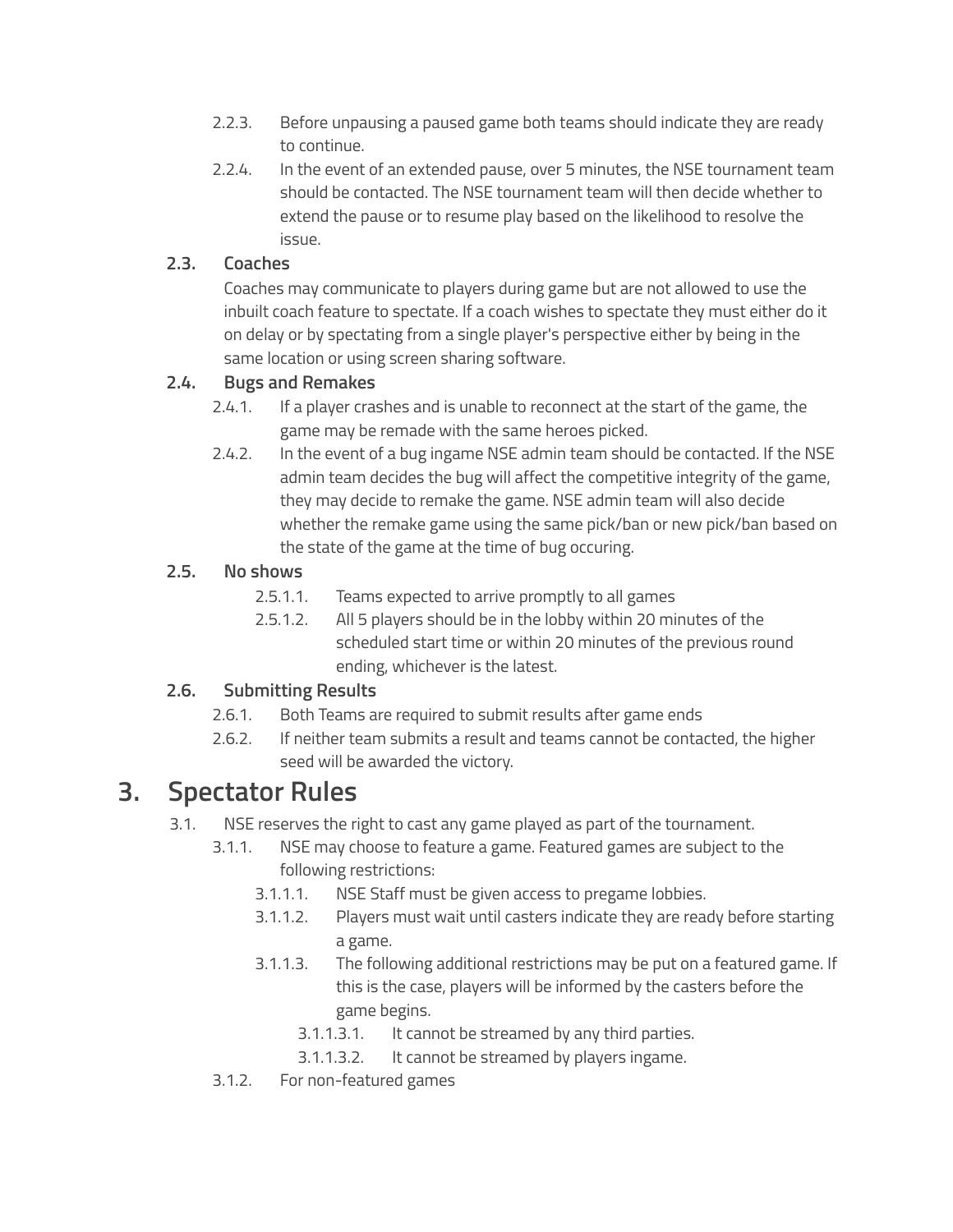- 3.1.2.1. For non-featured matches, students may stream their own games from their own player's perspective without delay.
	- 3.1.2.1.1. Players are solely responsible for any negative effects that occur in game due to streaming without delay.
- 3.1.2.2. Third parties, anyone not currently playing the game, may stream games using dota tv on a 5 minute delay.
- 3.1.2.3. Teams may agree to allow a third party stream game without delay.
	- 3.1.2.3.1. Teams are solely responsible for any negative effects that occur in game due to agreeing to a third party stream without delay

# <span id="page-5-0"></span>**4. Sportsmanship**

- 4.1. Students are expected to uphold the principles of sportsmanship and fair play at all times during the NSE Season. Students who do not conform to these principles will be penalised. Additionally, it is a captain's responsibility to ensure their team behaves in a sporting manner.
- 4.2. The following are to be considered unfair play and not allowed in any form
	- 4.2.1. Hacking, any modification to game client.
	- 4.2.2. Exploiting, intentional use of ingame bugs to gain an advantage.
	- 4.2.3. 'Ringing', i.e. playing using another player's account or using a player not eligible to compete.
	- 4.2.4. Use of any cheat program.
	- 4.2.5. Collusion as defined by cooperation or conspiracy to cheat others. This includes but is not limited to:
		- 4.2.5.1. Soft play, an agreement among players to not play to a reasonable standard of competition in a game.
		- 4.2.5.2. Prearranging to split prizes with other teams.
		- 4.2.5.3. Intentionally losing a game
	- 4.2.6. Illegal pause, use of pause for any reason not specified in Section 2 of this document titled "Match rules".
- 4.3. Players must uphold the NSE Code of Conduct whilst competing in, and around, NSE Winter..
- 4.4. Harassment of other students is not allowed this includes but is not limited to:
	- 4.4.1. Verbal abuse, this covers any offensive communication in game lobbies or in game .
	- 4.4.2. Any use of racist, sexist, homophobic or other discriminatory language.
	- 4.4.3. Any implied or direct threats to other students.
	- 4.4.4. In game trolling, use of in game features to intentionally reduce the quality of game experience of other students in the game.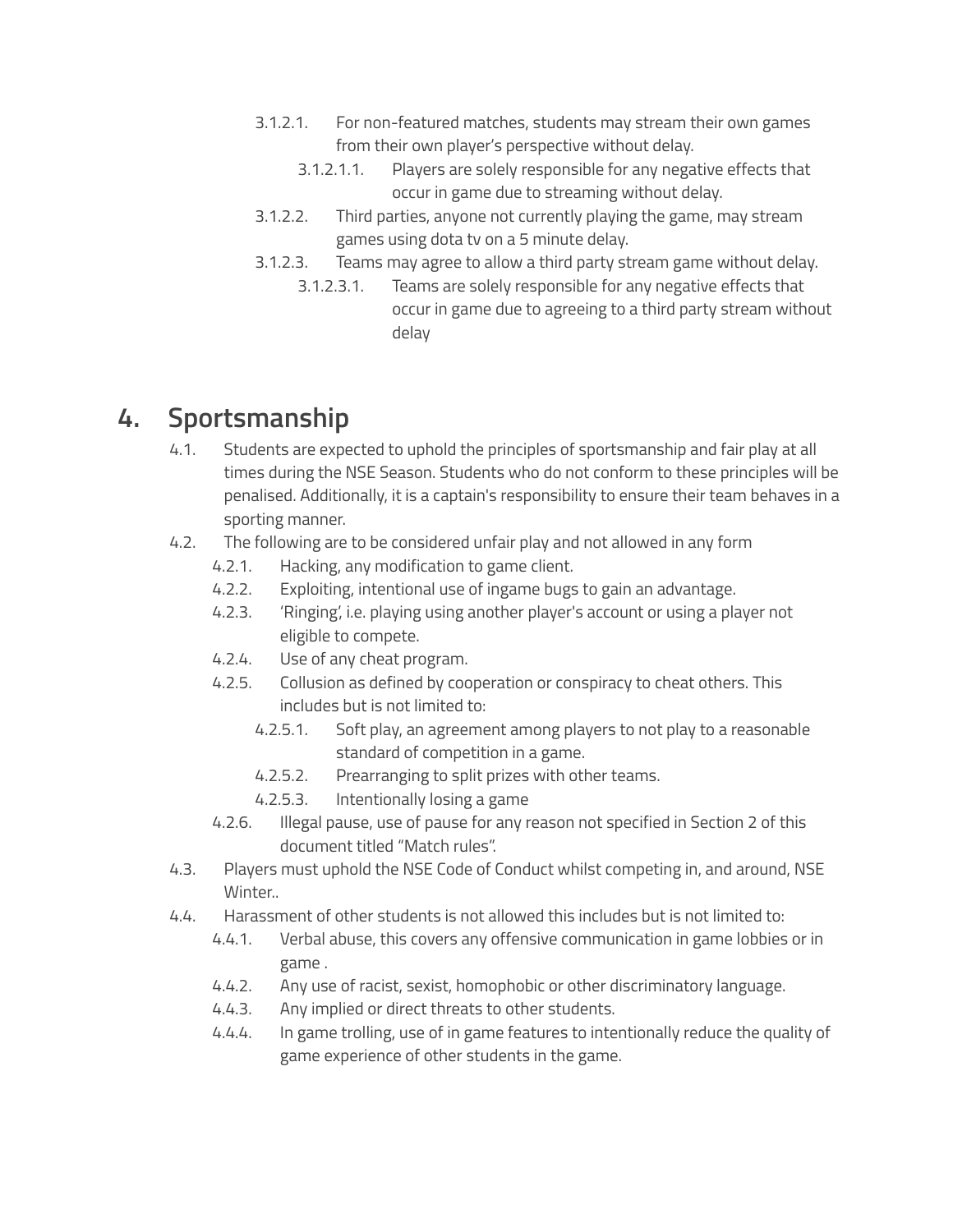- 4.5. Any student or team found to have engaged in or attempted to engage in any act that NSE believes constitutes unfair play or poor sportsmanship, will be subject to penalty. Penalties issued by the NSE Admin team may include but are not limited to:
	- 4.5.1. Draft time penalties.
	- 4.5.2. Loss of one or more hero ban
	- 4.5.3. Formal warning
	- 4.5.4. Forfeit of a single game/map
	- 4.5.5. Forfeit of full match/series
	- 4.5.6. Temporary suspension of a student
	- 4.5.7. Lifetime ban of a student
	- 4.5.8. Forfeiture of points earnt or qualification spots
	- 4.5.9. Forfeiture of prizes
	- 4.5.10. Disqualification of a team from a tournament
	- 4.5.11. Disqualification of a team from NSE Dota 2 Winter.
	- 4.5.12. Suspension of the team from future tournaments.

# <span id="page-6-0"></span>**5. Live Event Rules**

- 5.1. For practical reasons the rules laid out in this rulebook may not apply to live events. For this reason live events may be subject to additional and/or different rules which will be provided to students attending live events. These may include but not limited to:
	- adjusted late and no show penalties
	- additional rules regarding usage of peripherals
	- Adjusted rules regarding setting up of game lobbies
	- adjusted rules regarding streaming rights
- 5.2. If a team is unable to attend Live final their spot will be forfeited and next place team will instead take their place

## <span id="page-6-1"></span>**6. Prizes**

- 6.1. All prizes will be sent to the captain of the respective team and it is that captain's responsibility to distribute the prizes among their team. In the event the listed captain is unable to fulfill this role, a member of the respective team should contact NSE staff.
- 6.2. Prizes are to be distributed evenly among the starting lineup of a team. It is at the team's discretion to further distribute a portion of the prizes among the team's substitutes.

# <span id="page-6-2"></span>**7. Enforcement of Rules**

- 7.1. In the event a dispute cannot be resolved between teams, contact the NSE Admin Team and provide relevant match media e.g. chat logs/screenshots, where possible.
- 7.2. All decisions regarding the interpretation and enforcement of these rules are at the sole discretion of the NSE Admin Team, whose decisions are final.
- 7.3. These rules may be amended, changed or supplemented when required by the NSE Admin Team to ensure fair play and competitive integrity.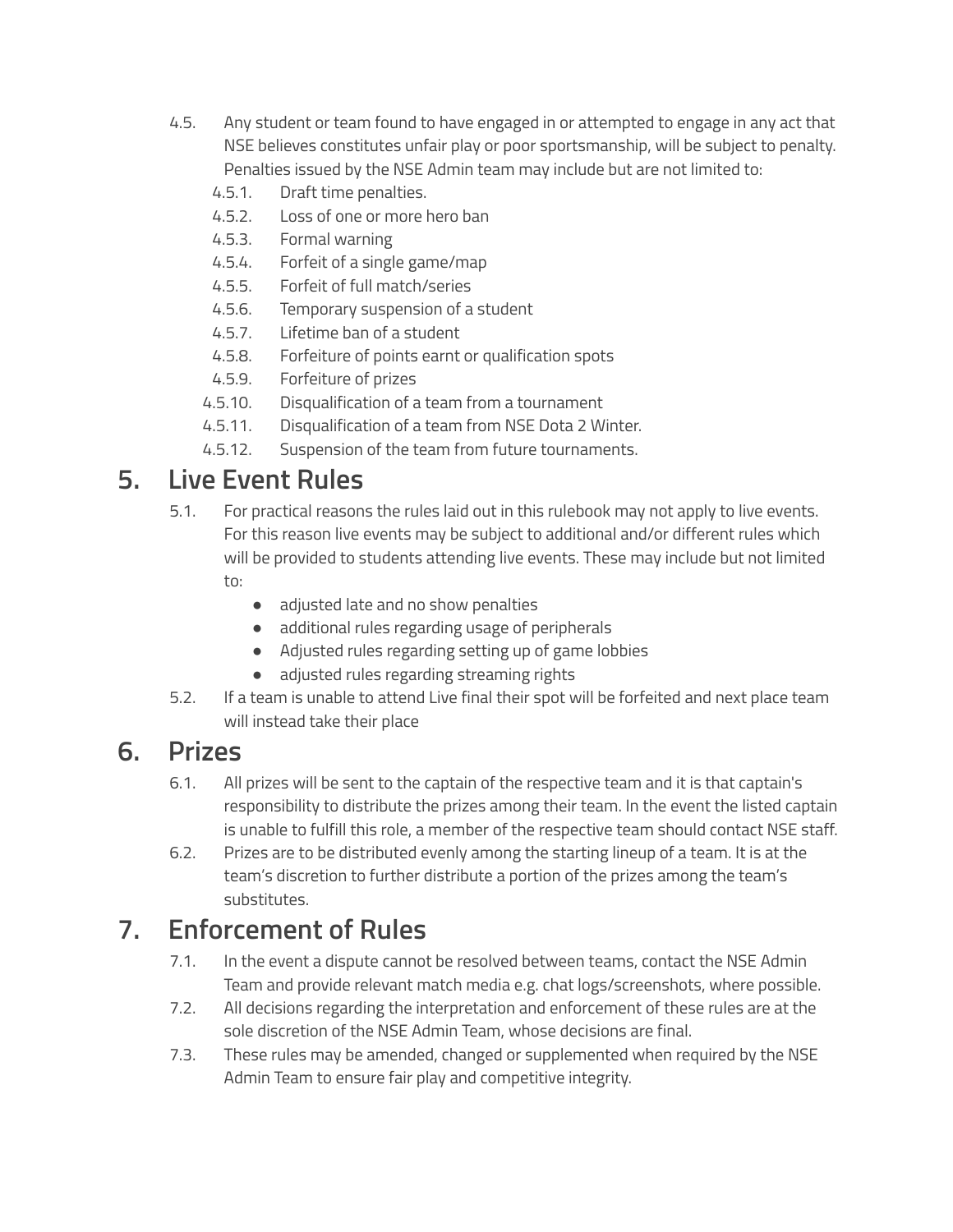## **Appendix A Playing Entities**

Below is a list of currently recognised Playing Entities. If you are a member of an institution that should be recognised please contact NSE staff.

Aberystwyth University AECC University College Anglia Ruskin University Aston University Bangor University Bath Spa University Birmingham City University Bishop Burton College Bishop Grosseteste University Bournemouth University BPP University Ltd Bridgwater & Taunton College Brooksby Melton College Brunel University Buckinghamshire New University Canterbury Christ Church University Cardiff Metropolitan University Cardiff University City of Glasgow College City of Liverpool College City, University of London Coventry University Cranfield University De Montfort University Doncaster College and University Centre Dundee & Angus College Durham University Easton & Otley College Edge Hill University Edinburgh College Edinburgh Napier University FXU (Falmouth & Exeter Student's Union) Glasgow Caledonian University

Glasgow Clyde College Glasgow Kelvin College Goldsmiths, University of London Harper Adams University Hartpury University Centre Heriot-Watt University Imperial College London Keele University King's College London Kingston University Lancaster University Leeds Arts University Leeds Beckett University Leeds City College Leeds Trinity University Liverpool Hope University Liverpool John Moores University London Metropolitan University London School of Economics London South Bank University Loughborough University Manchester Metropolitan University Middlesex University New College Lanarkshire Newcastle University Newman University North East Scotland College Northampton College Northumbria University Nottingham Trent University Oxford Brookes University Oxford University Plymouth Marjon University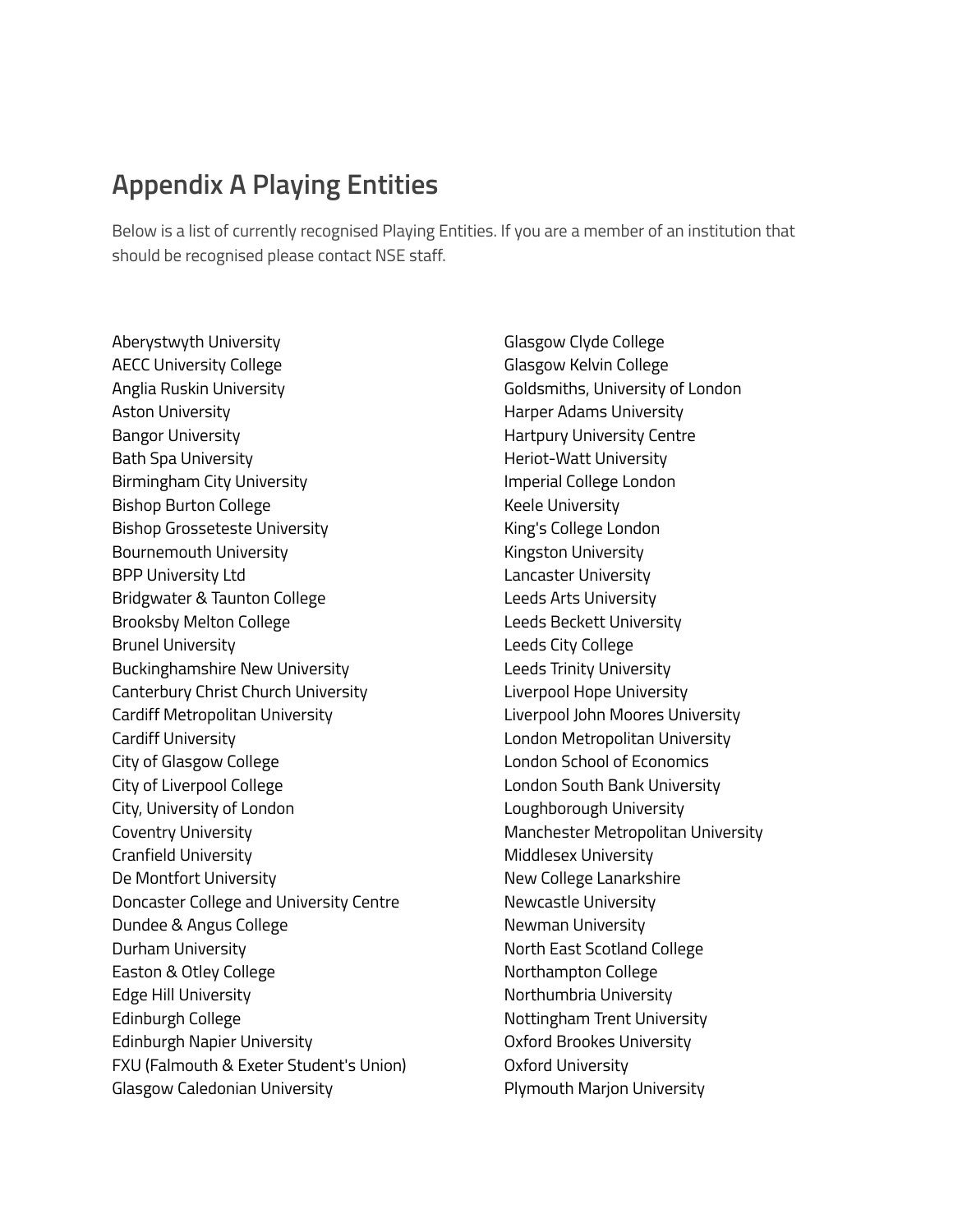Queen Margaret University Queen Mary University of London Queen's University Belfast Ravensbourne Reading University Richmond The American International University in London Robert Gordon University Roehampton University Royal Agricultural University Royal Holloway, University of London Royal Veterinary College School of Oriental and African Studies Sheffield Hallam University Solent University South Gloucestershire and Stroud College St George's, University of London St Mary's University Staffordshire University Swansea University Teesside University Tottenham Hotspur Foundation UCEN Manchester UCFB Ulster University Universities at Medway University Campus Barnsley University College Birmingham University College London University for the Creative Arts, Surrey University of Aberdeen University of Abertay Dundee University of Bath University of Bedfordshire University of Birmingham University of Bolton University of Bradford University of Brighton University of Bristol University of Cambridge University of Central Lancashire University of Chester University of Chichester

University of Cumbria University of Derby University of Dundee University of East Anglia University of East London University of Edinburgh University of Essex University of Exeter University of Glasgow University of Gloucestershire University of Greenwich University of Hertfordshire University of Huddersfield University of Hull University of Kent University of Leeds University of Leicester University of Lincoln University of Liverpool University of London University of Manchester University of Northampton University of Nottingham University of Plymouth University of Portsmouth University of Salford University of Sheffield University of South Wales University of Southampton University of St Andrews University of Stirling University of Strathclyde University of Suffolk University of Sunderland University of Surrey University of Sussex University of the Arts London University of the Highlands and Islands University of the West of England (UWE) University of the West of Scotland University of Wales Trinity St David **Carmarthen** University of Wales Trinity St David Lampeter